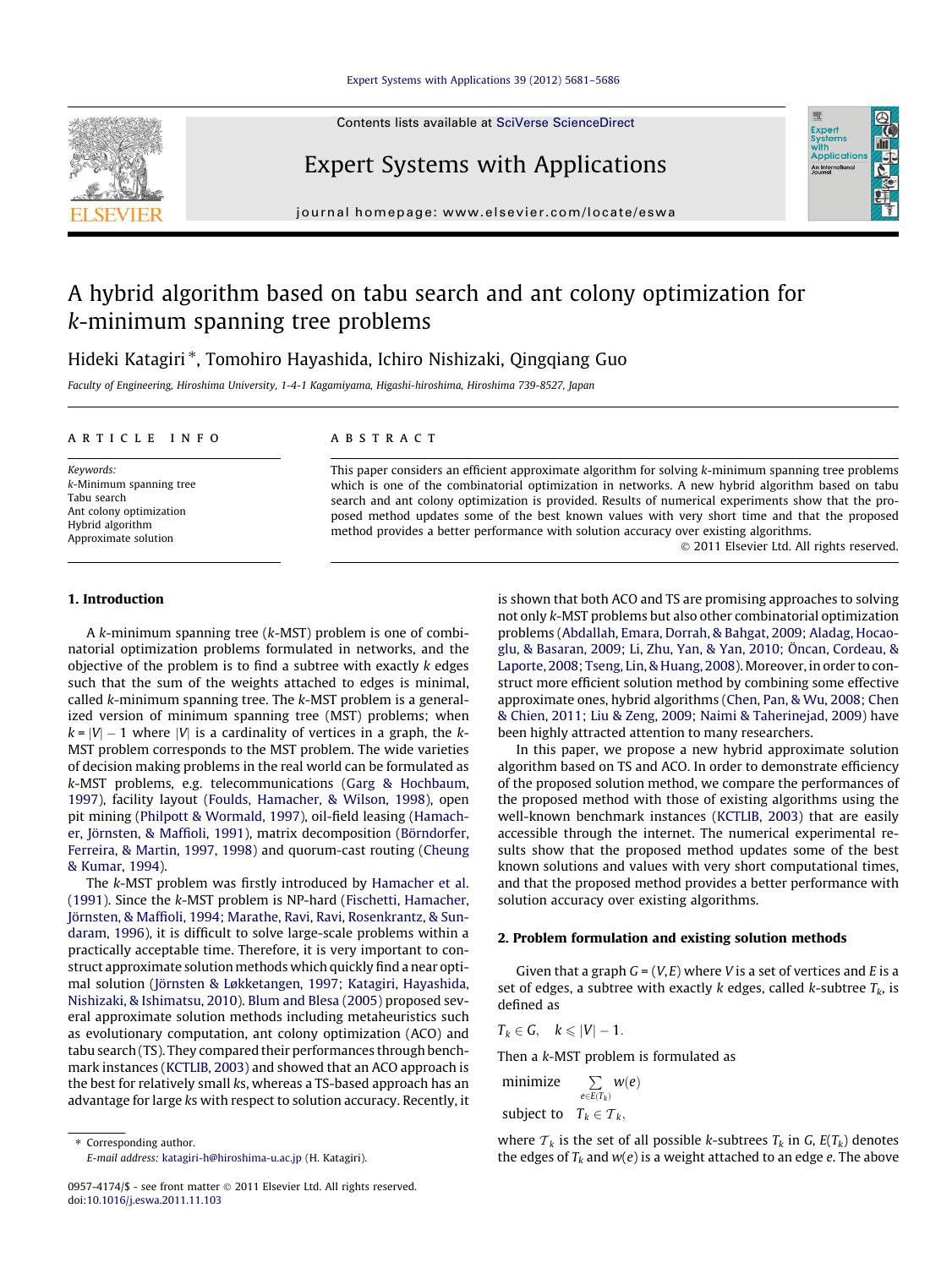problem is to seek a k-subtree with the minimum sum of weights. If the problem size is small, the problem can be easily solved by finding an optimal solution after enumerating all possible k-subtrees in a given graph. If the size of problem is not so large, it can be solved by some exact solution algorithm such as a branch and bound method ([Cheung & Kumar, 1994](#page--1-0)) and a branch and cut algorithm ([Freitag, 1993\)](#page--1-0). However, it has been shown that the k-MST problem is NP-hard even if the edge weight is in {1,2,3} for all edges, or if a graph is fully connected. The problem is also NP-hard for planar graphs and for points in the plane [\(Marathe et al., 1996](#page--1-0)). Therefore, it is important to construct not only exact solution methods but also efficient approximate solution methods.

#### 3. Proposed algorithm

Since TS [Glover and Laguna \(1997\)](#page--1-0) is an extension of local search, its intensification ability, which means the ability of robustly finding a very good local optimal solution in relatively narrow search space, is very high. However, the diversification capability of TS, which means the ability of exploring a wide solution space and covering the whole region to be searched, is relatively lower. This characteristic of tabu search reflects the fact that the TS-based algorithm by Blum and Blesa is the best for solving the benchmark instances of k-MST problems in the case of large ks.

On the other hand, ACO-based algorithm by Blum and Blesa can seek a very good solution for k-MST problems with small ks, which we think is caused by its high diversification capability. In fact, as will be described later in the experimental results, it is observed that ACO by Blum and Blesa often finds better ''best'' values than their TS method, and that some of the ''best'' values are better than even the proposed method. However, the objective function values obtained through ACO may quite-variable due to its lower intensification ability than TS.

Realizing that TS and ACO are considered to be complementary to each other, in this paper, we propose a hybrid algorithm that achieves a balance between the diversification and the intensification by incorporating the ideas of ACO into a TS algorithm.

The outline of the proposed algorithm is as follows:

Step 1 (Generation of an initial solution). For a vertex selected at random, the application of Prim method is continued until a ksubtree is constructed. Let the obtained k-subtree be an initial solution and the current solution  $T_k^{cur}$ .

Step 2 (Initialization of parameters). Initialize the tabu lists and the values of parameters such as tabu tenure  $tl_{ten}$  and aspiration criterion levels.

Step 3 (Tabu search-based local search procedure). Search the neighborhood based TS, and store a set of local minimum solutions. If the current tabu tenure  $tl_{ten}$  is greater than  $tt_{max}$ , go to Step 4. Otherwise, return to Step 2.

Step 4 (Ant colony optimization-based diversification procedure). Expand the exploration area based on ACO to increase the diversity of the solutions.

Step 5 (Terminal condition). If the current computational time is greater than TimeLimit, terminate the algorithm. Otherwise, return to Step 2.

Let  $T_k^{cur}$ ,  $T_k^{gb}$  and  $T_k^{lb}$  be the current solution, the best found solution and local optimum solution, respectively. Then, we describe the details on the procedures in Steps 3 and 4.

# 3.1. Tabu search-based local search

In this section, we describe the details on the TS-based local search algorithm performed in Step 3.

For a set 
$$
V(T_k)
$$
 of vertices included in  $k$ -subtree  $T_k$ , we define

$$
V_{NH}(T_k) := \{ v | \{ v, v' \} \in E(G), v \notin V(T_k), v' \in V(T_k) \}.
$$

Let  $T_k^{NH}$  be a local minimum solution of k-subtree obtained by adding  $v_{in} \in V_{NH}(T_k)$  to  $T_k$  and deleting  $v_{out} \in V(T_k)$ . Then, the neighborhood of  $T_k$  denoted by  $NH(T_k)$  is defined as a whole set of possible  $T_k^{NH}$  in G.

In the proposed local search algorithm, the next solution through transition is selected as the k-subtree that has the best objective function value of all solutions  $T_k^{NH} \in N(T_k^{cur})$  as follows:

$$
T_k^{\text{NH}_{best}}:=\text{arg} \underset{T_k^{\text{NH}} \in \text{NH}(T_k^{\text{cur}})}{\text{min}} \{f(T_k^{\text{NH}})\}.
$$

It should be stressed here that our neighborhood is different from the Blum–Blesa one. While only the leaf vertices can be selected in the transition of the Blum–Blesa's algorithm, all of vertices adjacent to the current tree can be selected in the proposed algorithm. This extension enables us to strengthen the intensification ability of local search, but the computational time for finding the best neighborhood solution may be longer. One of the promising approaches to decreasing the computational time is to incorporate the solution algorithm for minimum spanning tree (MST) problems, which has an advantage that it is solved in a polynomial time. However, a direct application of the MST algorithms by Prim and Kruskal is not efficient even if it is a polynomial-time algorithm because so large number of applying the MST algorithm is needed. Realizing such difficulty, we employ a more efficient method of obtaining the best neighborhood solution without applying the MST algorithm, which will be described later in the details of the algorithm.

When using a local search algorithm, there is a problem of how to go out of a local optimal solution or how to avoid cycling among a set of some solutions. In order to resolve such a problem, we use two tabu lists InList and OutList, which keep the induces of removed edges and added edges, respectively. A tabu tenure, denoted by  $\theta$ , is a period for which it forbids edges in the tabu lists from deleting or adding. In details, at the beginning, we set an initial value of the tabu tenure  $tl_{ten}$  to  $tt_{min}$  which is the minimum tabu tenure defined as

$$
tt_{min} := \min\left\{ \left\lfloor \frac{|V|}{20} \right\rfloor, \frac{|V| - k}{4}, \frac{k}{4} \right\}.
$$

Let nic<sub>int</sub> be the period of the best found solution  $T_k^{gb}$  not being updated. If nic<sub>int</sub> > nic<sub>max</sub>, then tabu tenure is updated as  $tl_{ten} \leftarrow tl_{ten} + t$  $t_{inc}$ , where

$$
\textit{nic}_{\textit{max}} := \text{max}\{\textit{tt}_{\textit{inc}}, 100\}, \quad \textit{tt}_{\textit{inc}} := \left\lfloor\frac{\textit{tt}_{\textit{max}} - \textit{tt}_{\textit{min}}}{10}\right\rfloor + 1.
$$

If the current tabu tenure  $tl_{ten}$  is greater than  $tt_{max}$  defined as

$$
tt_{max}:=\left\lfloor\frac{|V|}{5}\right\rfloor,
$$

the local search algorithm is terminated, and diversification strategy based on ACO is performed.

When checking whether the transition from the current solution to some solution in  $T_k^M$  is acceptable, if an edge *e* in *InList* or OutList, which is related to the transition as the added edge or deleted edge, satisfies the condition  $\gamma_e > f(T_k^{NH})$ , then the transition is permitted. The parameter  $\gamma_e$  called aspiration criterion level is given to all of edges and is initially set to

$$
\gamma_e = \begin{cases} f(T_k^{cur}), & e \in E(T_k^{cur}), \\ \infty, & e \notin E(T_k^{cur}). \end{cases}
$$
 (1)

In each explored solution  $T_k$ ,  $\gamma_e$  is updated as  $\gamma_e \leftarrow f(T_k)$  for every  $e \in E(T_k)$ .